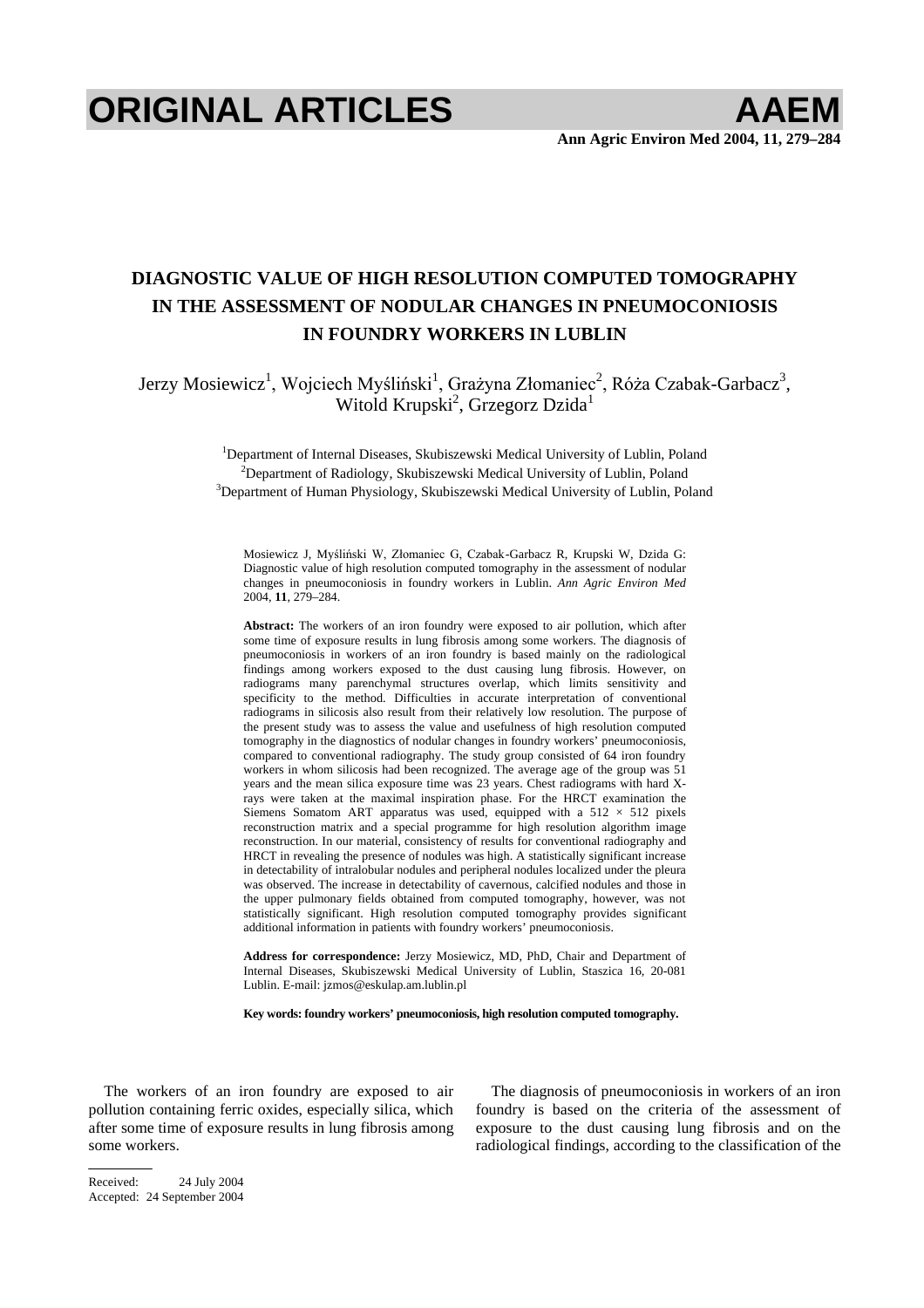International Labour Organization [11]. One of the most commonly encountered changes in the picture of simple pneumoconiosis are nodules. However, individual variable sensitivity to silica exposure and the individual variable response of the lungs to its presence hinder an early detection in the subclinical stage, as well as later prognosis of the disease. Therefore, new techniques of visualisation of the early changes which could especially make the diagnosis of pneumoconiosis at subclinical stages easier and the prognosis of the progression of the illness (due to the observation of the present changes) are necessary. Such techniques include high resolution computed tomography (HRCT), but its significance in patients with silicosis has not been definitively established in current literature. At present, HRCT is not accepted as a diagnostic tool for detection of the disease.

#### **THE AIM OF THE PAPER**

The paper aimed to assess the value and usefulness of high resolution computed tomography in the diagnostics of nodular changes in foundry workers' pneumoconiosis, compared to conventional radiography.

# **MATERIAL**

The material comprised of a group of 64 patients employed at an iron foundry in whom silicosis had been recognized. The diagnosis was based on case history, long exposure to dust containing silica at the workplace, clinical assessment and the presence of radiographic changes. In most cases, silicosis of type p (59 cases) was found and in only 5 persons there were opacities classified as type q. In the examined group, males constituted 92.2%. The average age of the group was 51 years and ranged from 39–74 years (males) and from 45– 49 years (women). Silica exposure time ranged from 12– 40 years (mean 23 years).

# **STUDY METHODS**

Chest radiograms with hard X-rays were taken at the maximal inspiration phase. The analysis of the number, extent and decantation of small opacities, which were assessed according to silicoses classification of the International Labour Organisation of 1980, was investigated.

For the HRCT examination the Siemens Somatom ART apparatus was used, was equipped with a  $512 \times 512$ pixels reconstruction matrix and a special programme for high resolution algorithm image reconstruction. The thickness of layers was 2 mm and sections were performed every 10 mm. The width of the examined field was limited to 25 cm. Two window systems were used – pulmonary and supplementary – mediastinal. The width of the window ranged from 1200 to 1600 H.u. from –700 to –600 H.u. The following parameters of exposure were used: voltage 130 KV, intensity 150 mA.

Scanning time was 3 seconds. The number of sections depended on the intensity and localization of radiographic changes and other diagnostic indications. A scanning tomogram in P-A projection was carried out first and then sections in selected fields in which abnormalities were found. Most often, 7-8 sections were performed at 1 mm interspaces. In some cases the examination was carried out from apices of the lungs to the diaphragm, with 1 mm interspaces between layers. Sections on selected upper and medial levels of pulmonary fields were performed. If morphological features typical of silicosis were found on the first section at the level of bifurcation of the trachea, further examinations were usually not carried out. If the picture was normal or doubtful, additional sections half way between bifurcation of the trachea and apices of the lungs, as well as between bifurcation and apex of the right diaphragmatic dome were additionally carried out.

In the case of a lack of radiographic changes, preliminary sections were carried out at the level of the arch of the aorta, bifurcation of the trachea, 1 cm above the right diaphragmatic dome and at the hilus level. In some cases, for better visualization of segmental and subsegmental bronchi, as well as supradiaphragmatic regions, the circumvex was inclined by 20º towards the patient's head.

The distribution of changes was defined by relating their position to the pulmonary lobule. In the axial plane peripheral, the subpleural and central zone were distinguished. In selected cases magnification of the picture and three-dimensional reconstructions were used.

HRCT examination was performed both at the stage of maximal inspiration and expiration in patients lying prone on their backs. This was supplemented several times in the position on the stomach which enabled exclusion of condensation resulting from the action of hydrostatic mechanisms. The so-called gravitation effect may be responsible for a decrease in the volume and pneumatisation of parenchyma of the posterior parts of the lungs due to pressure. Examination in the prone position on the stomach allowed for the differentiation of oedematous or atelectatic changes from early fibrination of pulmonary tissue. Chest radiograms and CT scans were assessed by independent radiologists.

**Statistical analysis.** The obtained data was statistically analysed. Results were classified into one of the following 4 combinations:

- radiography + HRCT +: both techniques revealed a given symptom,
- radiography + HRCT -: the symptom was revealed only with radiography,
- radiography HRCT +: the symptom was revealed only with HRCT technique,
- radiography HRCT –: neither method revealed the symptom.

The frequency of individual combinations were expressed in percentages. The significance of the differences between percentages (and the significance of correlations)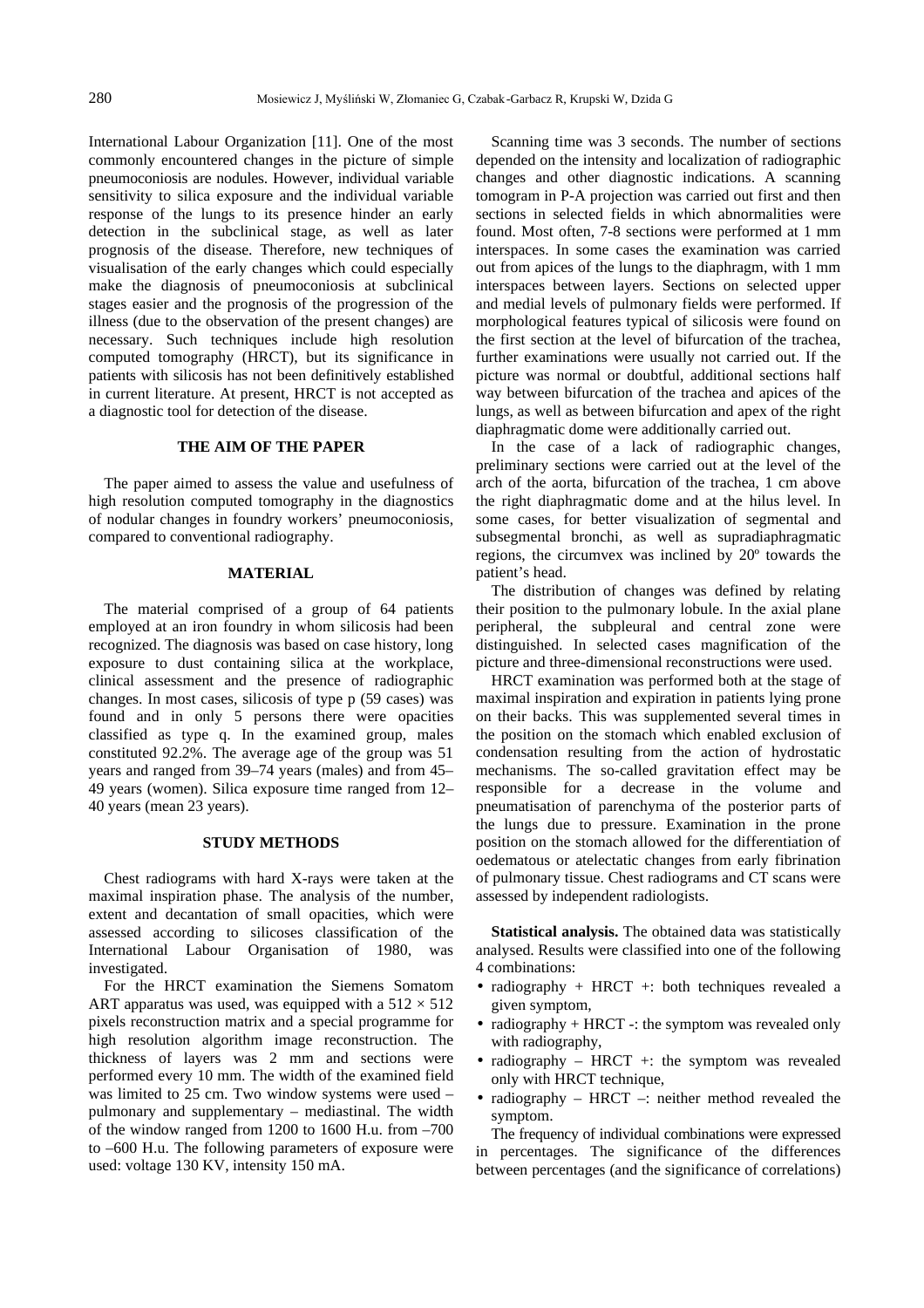of both techniques were checked using  $\chi^2$  test. The power of the relation between both examined techniques was expressed with a power of relation coefficient r. In the study there was an assumed 5% risk of erroneous conclusion ( $p<0.05$  was assumed as significant).

### **RESULTS**

The test of correlation of both methods ( $\chi^2$  test) was done for nodular changes, calcified nodules and nodules conducted in upper fields (Tab. 1). For each of these symptoms, a highly significant correlation (p<0.001) of conventional radiography and HRCT was found. This accounted for a high percentage of consistent results, i.e. both techniques revealed or did not reveal a given symptom. This percentage amounted to 88% for nodules to 91% for nodules localized in the upper fields.

Inconsistent results can be of 2 kinds: HRCT does not confirm symptoms detected with radiography and detects symptoms that cannot be detected radiographically. In none of the 64 cases did radiography reveal cavernous, intralobular or peripheral nodules localized under the pleura (Tab. 2). These changes can only be visualized with HRCT examination.

Results listed in Table 3 account for a statistically significant increase of detectability of intralobular nodules and peripheral nodules localized under the pleura. Observed increase of detectability of cavernous, calcified nodules and those in the upper pulmonary fields, however, was not statistically significant.

**Table 2.** Radiologically undetectable symptoms or poorly detectable ones.

| Symptom                       | Rtg      |    |          |        |  |
|-------------------------------|----------|----|----------|--------|--|
|                               | $^{+}$   |    | $+$ %    | $-9/6$ |  |
| Cavernous nodules             | $\Omega$ | 64 | 0        | 100    |  |
| Intralobular nodules          | $\Omega$ | 64 | $\Omega$ | 100    |  |
| Peripheral subpleural nodules | 0        | 64 | $\Omega$ | 100    |  |
| Conglomerates                 | 3        | 61 | 4.7      | 95.3   |  |
| Rheumatic nodules             | 2        | 62 | 3.1      | 96.9   |  |

The presence of rheumatic nodules was revealed with radiography in only 2 patients and of conglomerates in 3 patients, which prevented carrying out a correlation test between the 2 techniques under study.

## **DISCUSSION**

The basic method for recognizing silicosis in workers of an iron foundry is the conventional x-ray examination. However, on radiograms many parenchymal structures overlap, which limits sensitivity and specificity of the method in revealing subtle pulmonary changes. Difficulties in accurate interpretation of conventional radiograms in silicosis also result from their relatively low resolution. Conventional radiograms are assessed based on ILO classification, but this classification is not perfect since it does not take into account early intraparenchymatous

Table 1. Correlation between conventional radiography and HRCT in the assessment of nodular changes. Number (f) and percentage (%) of 4 combinations of both techniques in 64 patients. (R: conventional radiography, T: high resolution computed tomography). (+ stands for a present symptom, - an absent symptom).

| Symptom                 | <b>Statistics</b> | $R+$<br>$T+$ | $R+$             | $R-$ | $R-$<br>T- | Correlation |             |                | $%$ of                |
|-------------------------|-------------------|--------------|------------------|------|------------|-------------|-------------|----------------|-----------------------|
|                         |                   |              | T-               | $T+$ |            |             | $r_{\rm p}$ | p              | consistent<br>R and T |
| <b>Nodules</b>          |                   | 48           |                  | −    | 8          | 20.94       | $+0.70$     | ${}_{< 0.001}$ | 88                    |
|                         | %                 | 75.0         | 1.6              | 10.9 | 12.5       |             |             |                |                       |
| Calcified nodules       |                   | 9            | $\mathbf{0}$     | 4    | 51         | 35.56       | $+0.85$     | ${}_{< 0.001}$ | 94                    |
|                         | %                 | 14.1         | $\boldsymbol{0}$ | 6.2  | 79.7       |             |             |                |                       |
| Nodules in upper fields | £                 | 52           |                  |      | 6          | 20.81       | $+0.70$     | ${}_{< 0.001}$ | 91                    |
|                         | %                 | 81.3         | 1.6              | 7.8  | 9.4        |             |             |                |                       |

Table 3. Percentages of detected or not detected nodular changes by means of HRCT in patients with silicosis without symptoms in conventional radiography.

| Symptom                       | $R-$ | % $T-w N(64)$ | Among R- |              | $%T+$          | Significance |           |
|-------------------------------|------|---------------|----------|--------------|----------------|--------------|-----------|
|                               |      |               | $T -$    | $T+$         | among R-       |              | P         |
| <b>Nodules</b>                | 15   | 23.4          | 8        | 7            | 46.7           | 3.27         | <b>NS</b> |
| Cavernous nodules             | 64   | 100           | 62       | 2            | 3.1            | 0.06         | <b>NS</b> |
| Calcified nodules             | 55   | 85.9          | 51       | 4            | 7.3            | 0.29         | <b>NS</b> |
| Intralobular nodules          | 64   | 100           | 16       | 48           | 75.0           | 36.00        | < 0.001   |
| Peripheral subpleural nodules | 64   | 100           | 34       | 30           | 46.9           | 14.06        | < 0.001   |
| Nodules in upper fields       | 11   | 17.2          | 6        | 5            | 45.5           | 2.27         | <b>NS</b> |
| Rheumatic nodules             | 62   | 96.9          | 52       | $\mathbf{0}$ | $\overline{0}$ | $\theta$     | <b>NS</b> |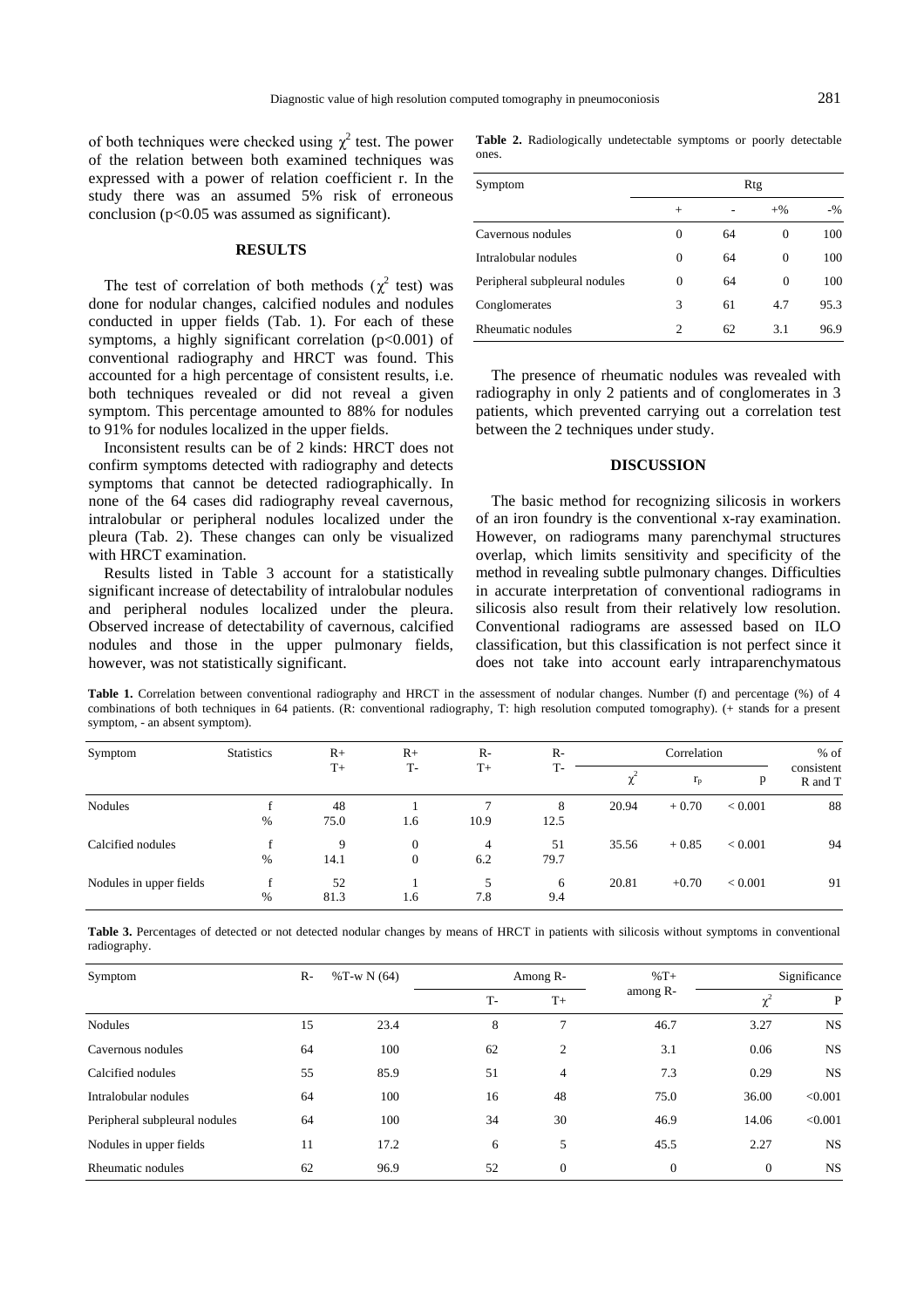changes and does not fully reconstruct their extent. Nearly half of the field of a lung on a frontal radiogram is covered by the mediastinum and diaphragm, thus being inaccessible for assessment. Hence, a normal picture of conventional radiography in people exposed to dust does not exclude the presence of silicosis. In studies by Lamers *et al.*, about 10-16% of patients with intraparenchymatous diseases of the lungs showed a completely normal radiographic picture [13]. Conformity of radiologic diagnoses (made on the basis of ILO classification and Union Internationale Centre du Cancer) with histopathologic results in the case of diffuse pulmonary diseases were only 50-70% [16].

Due to individual sensitivity to dust, and connected with this, individually variable progression of pulmonary changes and their apparent regression with age in some cases, there is the need for techniques for their visualization, especially for early changes [2]. These would enable recognition at the subclinical stage and prognosing the course of disease. Long lasting clinicalradiological observations indicate that in some cases of silicosis constant progression of radiological changes occurs, concerning both the type and density of opacities. In other cases, relative stability of changes is observed in conventional radiography, or even their apparent regression. More precise assessment of morphological changes which occur in the early stages of pneumoconiosis perhaps allow us to better verify current opinions of the prognosis and the course of the disease.

Essential elements of the HRCT technique are: the use of thin, collomated sections (1-2 mm), algorithm of high spatial resolution, reconstructions in a limited field of visibility and short scanning period (3 seconds). Another advantage of the HRCT examination is the low dose of radiation, 6-12% lower than in the case of conventional computed tomography. A total dose during a multilevel examination is comparable to the dose used during a conventional radiogram [23].

The extent of silicosis in HRCT is determined by pulmonary fields with increased density corresponding to nodular opacities. In our material, consistency of results for conventional radiography and HRCT in revealing the presence of nodules was high (88%). However, the use of HRCT in the group of examined patients allowed for the detection of nodules in nearly 47% of such patients where radiography failed to detect anything. These were cavernous, calcified nodules, especially intralobular ones, as well as peripheral-subpleural and nodules localized in the upper pulmonary fields. The percentage of patients for whom the HRCT technique revealed nodules (invisible in conventional radiography) ranged from 3% (in the case of cavernous nodules) to 75% (in the case of intralobular nodules). Conventional radiography was unable to reveal cavernous, intralobular lobules and those localized under the pleura in any of the examined cases of silicosis.

Parenchymatous changes revealed in HRCT in conventional radiography were often invisible, poorly visible, or doubtful. HRCT revealed small opacities earlier than conventional radiograms and assessment of their concentration was more precise. HRCT sections more accurately and earlier detected small and multivocal opacities than radiograms. HRCT also allows assessment of the relationship of opacities to the pulmonary lobule. Visualisation of early and tiny nodular changes also resulted from reduced overlapping of parenchymatous structures.

According to Begin *et al.* [3], HRCT can reveal anthracotic changes before they appear on radiograms. This higher sensitivity of HRCT is connected with the possibility of visualizing changes on the level of the secondary lobule [22]. HRCT has revolutionized diagnostics of chronic infiltrative pulmonary diseases, revealing early changes, invisible on radiograms [6, 15, 21].

HRCT can show the presence of most nodules over 2-3 mm in diameter [7], although adjacent nodules to the hilus are more difficult to visualize. Nodules 3-6 mm in diameter are usually well visible.

In revealing small silicotic nodules, their number and extent, HRCT is more accurate than radiograms. Lee *et al.* [14] report that in 30% cases that lack anthracotic changes on radiograms, HRCT showed the presence of intraparenchymal micronodules with a diameter less than 7 mm. Remy-Jardin *et al.* [17] report that HRCT revealed 15% more nodular condensations, especially small ones with low condensation compared with conventional radiography. Elimination of the overlapping of parenchymatous structures in HRCT is facilitated by visualization of nodules without the necessity of subtraction. The assessment of the extent of dust disease changes, number of nodules and presence of consolidation is also more objective in HRCT. Gamsu *et al.* [8] estimate that sensitivity of HRCT is 24% higher than with conventional radiological examination. Also, Akira *et al.* [1], examining patients with type p silicosis (according to ILO classification) showed the usefulness in supplementing radiography with HRCT scans, which allowed a more precise classification of lesions.

HRCT is also useful in the assessment of the character of nodules, defining more accurately morphological features of the changes in size, density, shape, inner structure, presence of vessels in the nodule, calcifications, satellite changes, sharp and spicullary contours, lobular or a cavernous character in a necrotic nodule [14]. Nodules undergo the process of contraction and then form indistinct or irregular contours. They exhibit small heterogenic density with numerous, small branches of pulmonary vessels. The appearance of vesicular recovery in warty nodules makes it necessary to differentiate them from cystoid spaces. The heterogenic density of nodules is essential for differentiating them from vesicular cancer.

Bergin *et al.* [5] assessed nodular changes quantitatively from the first degree, corresponding with a small number of nodules, to the fourth degree, corresponding to consolidation fields. In the assessment of grading silicosis, degree 0 corresponded to the lack of nodules, degree  $I - a$ small number of nodules, with normal vascular picture,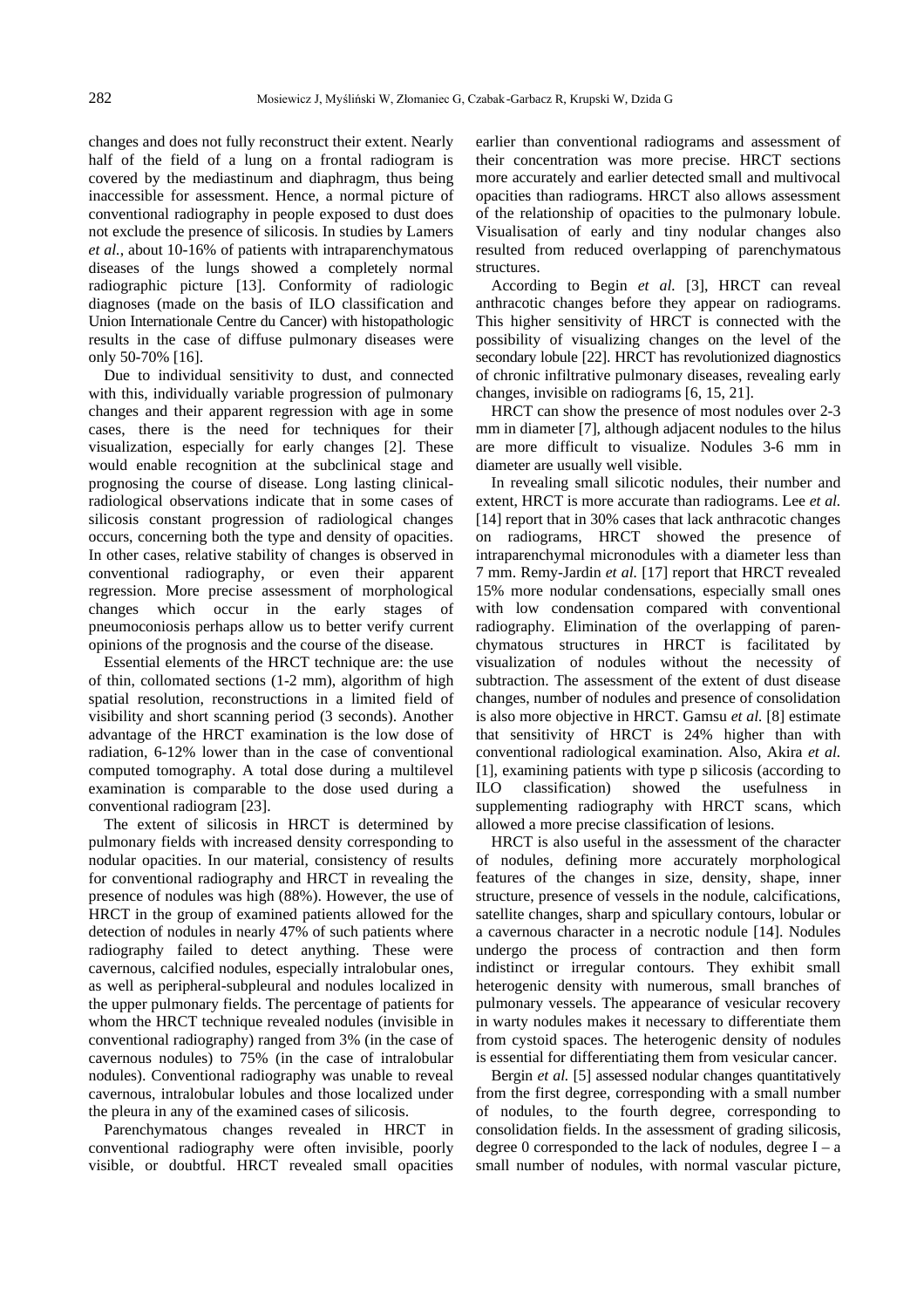degree II – multiple not blurring nodules, with a partly obliterated vascular picture, degree III – blurring nodules, with a completely obliterated vascular picture, degree IV blurring nodules on more than 2 sections, which corresponds to the diagnosis of massive fibrosis [4, 18]. Comparison of radiograms with HRCT shows supplementation of both techniques. HRCT proves useful in the detection of a small number of micronodules. In group 0 (acc. to conventional radiography), HRCT detects micronodules in 22%, group 0/1 in 45%, in 1/0 in 61%, in 1/1 in 67% patients. In all groups, micronodules were detected more often by HRCT when radiographic opacities were assessed as round ones (p,q). Besides, HRCT differentiates radiographic opacities which may correspond to bronchial distension or only emphysema [9].

Begin *et al.* [4] also found the presence of significant differences in average values for density of normal lungs with emphysema and intraparenchymatous fibrosis measured with computed tomography. Although an objective qualitative index of silicosis seems desirable, its formulation is hindered by technical problems for measurements of lung density  $-$  i.e. densitometry. The mean results of lung density measurements differ in the same patient, depending on stages of breathing. Furthermore, in progressive silicosis the density of the upper lobes is increased. The basis of measurements of density in silicosis had considerable differences from normal values. In other intraparenchymatous diseases, differences between normal and pathological pulmonary tissue are smaller. Consequently, today, visual assessment of HRCT pictures in silicosis is more useful than measurements of mean densities. Visual assessment of HRCT pictures in silicosis and classification of the dissemination of nodules according to the ILO scheme in conventional radiograms correlate well with each other, including the presented material.

Silicotic nodules in HRCT pictures have their evolution, side by side with the development of the disease fine, pin-like nodosity becoming more abundant. These spheric opacities are usually described as micronodules (diameter up to 3 mm) or masses over 20 mm. Identification of micronodules requires performing HRCT sections [20]. Privileged localization of micronodules is in the subpleural region. Such changes of this localization require differentiation with sarcoidosis and lymphangitis carcinomatosa [10]. Peripheral fields with increased density are typical lesions closely associated with the subpleural lymphatic system. Localization of pneumoconiotic changes in the upper lobes can be explained by physiologic principles of pulmonary lymphatic drainage.

Silicosis is caused by an inability to remove and eliminate dust particles; therefore, in the zone of handicapped lymphatic outflow damages are the greatest. The most extreme changes occur in the upper fields, especially from the rear. These upper and posterior localizations are well known [19]. The presence of subpleural micronodules in miners on radiograms without the presence of silicosis confirms secondary accumulation of the particle material due to delayed lymphatic drainage of the lungs. The system of granulomas in sarcoidosis is similar to absorbed particles in silicosis and is often referred to as perilymphatic. The presence of subpleural micronodules in smokers suggests an association with lymphatic drainage of the lungs. Subpleural lesions in anthracosis are identical with those in silicosis. Subpleural fields of increased density caused by micronodules are also defined as pseudoplaque. As a rule, the plaque type change and determines fibrous thickening of parietal pleura usually occurring in asbestosis.

HRCT provides significant additional information in patients with silicosis [12] and enables differentiation of potentially malignant alterations. It reveals stages of disease, blurring of nodules and development of conglomerates invisible on radiograms. Masses of conglomerates usually have an oval shape and irregular borders. There is also observable deformation of lung architecture and normal vascular anatomy. An essential symptom of massive fibrosis in HRCT are mass-like consolidations associated with apical parenchymatous cicatrisation and adjacent vesicular changes (irregular or cicatricial emphysema). Calcifications associated with masses of conglomerates often occur which usually contain small density necrotic fields.

#### **CONCLUSIONS**

- Results of high resolution computed tomography correlate well with results of conventional radiography in the assessment of nodular changes in silicosis of iron foundry workers.
- High resolution computed tomography enables significantly more frequent detection of nodular changes of small sizes, especially those localized under the pleura.

#### **REFERENCES**

1. Akira M, Higashihara T, Yokoyama K, Yamamoto S, Kita N, Morimoto S, Ikezoe J, Kozuka T: Radiographic type p pneumoconiosis. High-resolution CT. *Radiology* 1989, **171**, l17-123.

2. Begin R, Ostiguy G, Fillion R, Colman N: Computed tomography scan in the early detection of silicosis. *Am Rev Respir Dis* 1991, **144**, 697-705.

3. Begin R, 0stiguy G, Groleau S, Filion R: Computed tomographic scanning of the thorax in workers at risk of or with silicosis. *Semin Ultrasound CT & MR* 1990, **11**, 380-392.

4. Begin R, Bergeron D, Samson L, Boctor M, Cantin A: CT assessment of silicosis in exposed workers. *AJR* 1987, **148**, 509-514.

5. Bergin CJ, Muller NL, Vedal S, Chang-Yeung M: CT in silicosis: correlation with plain films and pulmonary function tests. *AJR* 1986, **146**, 477-483.

6. Bonelli FS, Hartman TE, Swensen SJ, Sherrick A: Accuracy of high-resolution CT in diagnosing lung diseases. *AJR* 1998, **170**, 1507- 1512.

7. Galvin JR, Mori M, Stanford W: High resolution computed tomography and diffuse lung disease. *Curr Probl Diagn Radiol* 1992, **21**, 31-74.

8. Gamsu G: Computed tomography and high-resolution computed tomography of pneumoconioses. *J Occup Med* 1991, **33**, 794-796.